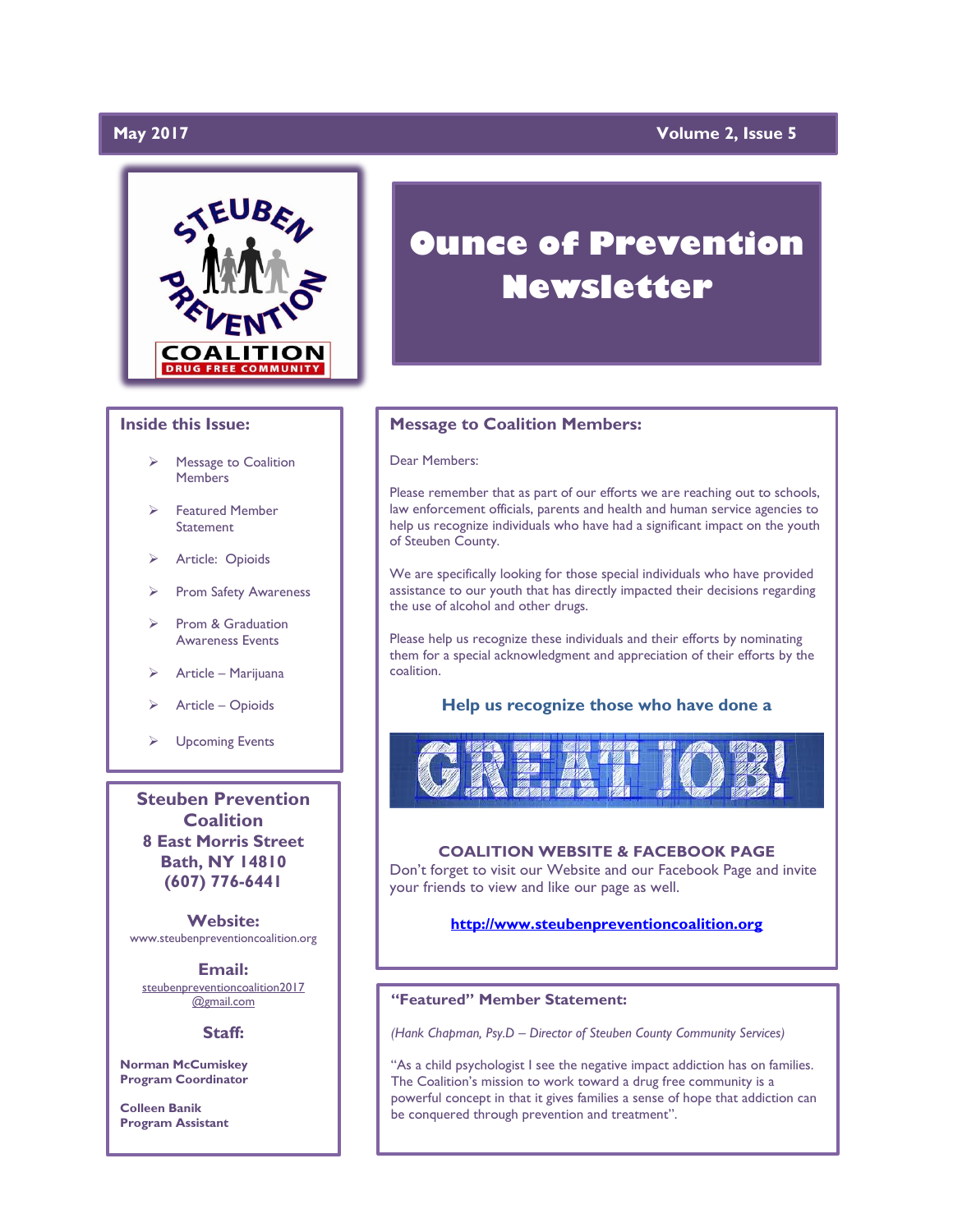# **May 2017 Page 2 Volume 2, Issue 5**

# **Article: Federal Government Will Provide \$485 Million for Opioid Prevention, Treatment**

*Partnership for Drug Free Kids April 20, 2017*

The Trump Administration will soon provide \$485 million in grant money to states for prevention and treatment programs aimed at addressing the nation's opioid crisis, the Associated Press reports.

The funding is the first of two rounds provided for in the 21st Century Cures Act, signed by President Obama in December. Health and Human Services (HHS) Secretary Tom Price said another half-billion dollars in state grants will follow in 2018.

According to a HHS news release, "Funding will support a comprehensive array of prevention, treatment, and recovery services depending on the needs of recipients. States and territories were awarded funds based on rates of overdose deaths and unmet need for opioid addiction treatment."



A new government study suggests some opioid-related deaths may not be counted when people die from pneumonia or other infectious diseases that are worsened by drug use.

In these cases, the death certificate may only list the infection as the cause of death, according to the researchers from the [Centers for Disease Control and](https://www.cdc.gov/media/dpk/cdc-24-7/eis-conference/pdf/Infectious-disease-complicates-opioid-overdose-deaths.pdf)  [Prevention](https://www.cdc.gov/media/dpk/cdc-24-7/eis-conference/pdf/Infectious-disease-complicates-opioid-overdose-deaths.pdf). "Opioids at therapeutic or higher than therapeutic levels can impact our immune system, actually make your immune system less effective at fighting off illness," lead researcher Victoria Hall told [HealthDay.](https://consumer.healthday.com/bone-and-joint-information-4/opioids-990/opioid-related-deaths-might-be-underestimated-cdc-722038.html) She added that the sedative effect of opioids also affects a person's respiratory system, causing breathing to become slow and shallow. This makes a person less prone to cough, which allows pneumonia to develop.

# **Prom and Alcohol: A Deadly Combination**

Every year, high school students plan and prep for their upcoming prom. Finding the right dress, saying yes to the right date and attending the best after-party. It's supposed to be the perfect night – but that could all end in an instant.

There are a number of startling facts about prom night.

- More than 90% of teens believe their peers are more likely to drink and drive on prom night.
- Alcohol is involved in almost 1/3 of teenage car accident fatalities.
- Only 29% believe that driving on prom night comes with a high degree of danger.
- 36% of teens said their parents have allowed them to attend parties where alcohol was present and available.
- 54% of students drink more than 4 drinks on prom night.
- Approximately 5,000 people under 21 die each year from underage drinking.

Here are a few simple steps parents can take to keep their kids safe on prom night:

- Know where they'll be throughout the evening and find out their transportation plans.
- Don't give permission to attend parties that will be serving alcohol to minors.
- Get details about prom from your child's school.
- Discuss the dangers of drinking and driving with your teen.
- Encourage your teen to call you if they ever find themselves in a situation where they're with an intoxicated driver or are too drunk to drive. It's better for them to be safe than to remain in a dangerous situation.
- Create a prom night contract with your teen, stating that he or she won't drink and drive or ride with anyone who's been drinking.
- Encourage your teen to sign our **Safe and Sober Pledge**.
- Never provide alcohol to teens at a party. You could face serious fines and even jail time under the Social Host Law of Steuben County. [www.edgarsnyder.com](http://www.edgarsnyder.com/)

**Statistics show Prom and Graduation** season is the most dangerous time for teens.

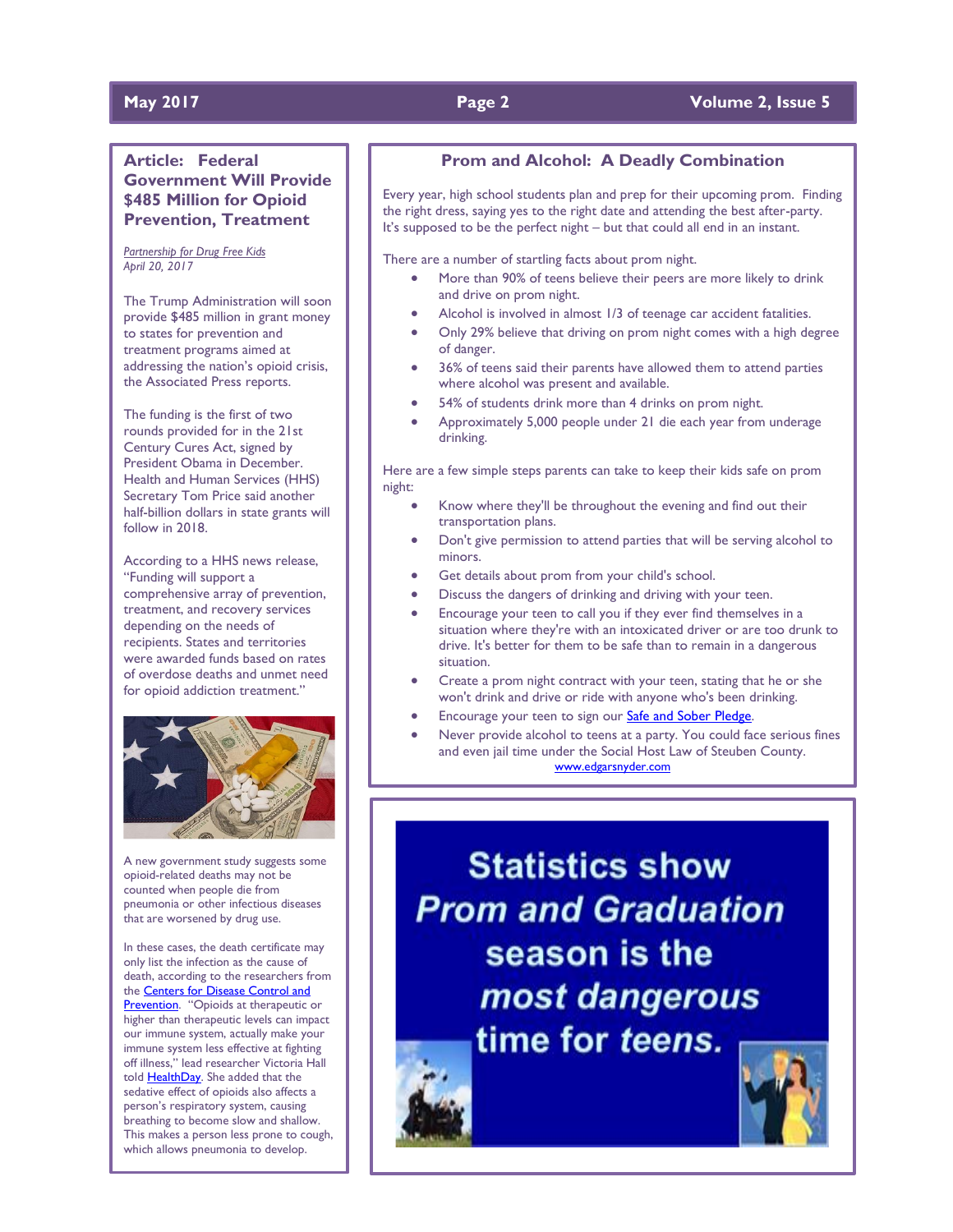# **Article: Americans Use Far More Opioids Than Anyone Else in the World**

*CADCA Prevention Weekly March 24, 2017*

The number of opioid prescriptions has decreased in the past few years, after more than a decade of explosive growth. This reflects new practice guidelines underscoring opioids' generally poor effectiveness at reducing chronic pain, increased monitoring of prescribers by government and health-care organizations, and widespread awareness within and without the medical community over the epidemic of opioid-related deaths. Although reducing the number of prescriptions will decrease the number of people who become addicted to opioids, too many prescribing restrictions could deny opioids to patients who need and benefit from them. How can we know if and when prescribing controls have gone overboard and the population has insufficient access to prescription opioids? United Nations data provides one more important benchmark against which to judge how much more or less opioid consumption might be appropriate for a given country. The results about the United States is startling: Even when the list is restricted to the top 25 heaviest consuming countries, the United States outpaces them all in opioid use. For example: Americans are prescribed about six times as many opioids per capita as are citizens of Portugal and France, even though those countries offer far easier access to health care. The largest disparity noted in the U.N. report concerns hydrocodone – Americans consume more than 99 percent of the world's supply of this opioid. One might think that Americans consume more opioids because as an aging population, they have objectively more aches and pains. But the U.S. population ranks only 42nd in the world in its proportion of people aged 65 or older. Countries with a much higher proportion of senior citizens than the United States, such as Australia and Italy, consume only a fraction of the prescription opioids of Americans.

# **May 2017 Page 3 Volume 2, Issue 5**

# **Article: Steuben Prevention Coalition & STOP DWI NY host Prom & Graduation Safety Awareness Event at Prattsburgh Central School**

A full day of activities was planned by a committee put together by Coalition Member, Pam Aini and the Sheriff's Office STOP DWI program. These activities included the "Battle of the Belts" seat belt challenge, an automated go cart challenge, simulated field sobriety testing as well as numerous coordination and focusing challenges using the Alcohol and Marijuana Goggles. Activities are also scheduled for Addison High School, Bath Haverling High School and Hornell High School.

This was a true community effort in prom and graduation safety awareness and many thanks go out to all of our partners who donated time and resources to make these events successful.



**Article: Can Sobriety Tests Weed Out Drivers Who've Smoked Too Much Weed?**



For decades the same test has been used to convict drunk drivers. Police ask a driver to stand on one leg, walk a straight line and recite the alphabet. If the driver fails, the officer will testify in court to help make a case for driving under the influence. But defense lawyers argue, science has yet to prove that flunking the standard field sobriety test actually means that a person is high, the way it's been proven to measure drunkenness. So, as attorney Rebecca Jacobstein argued to the Massachusetts high court, the tests shouldn't be allowed in evidence.